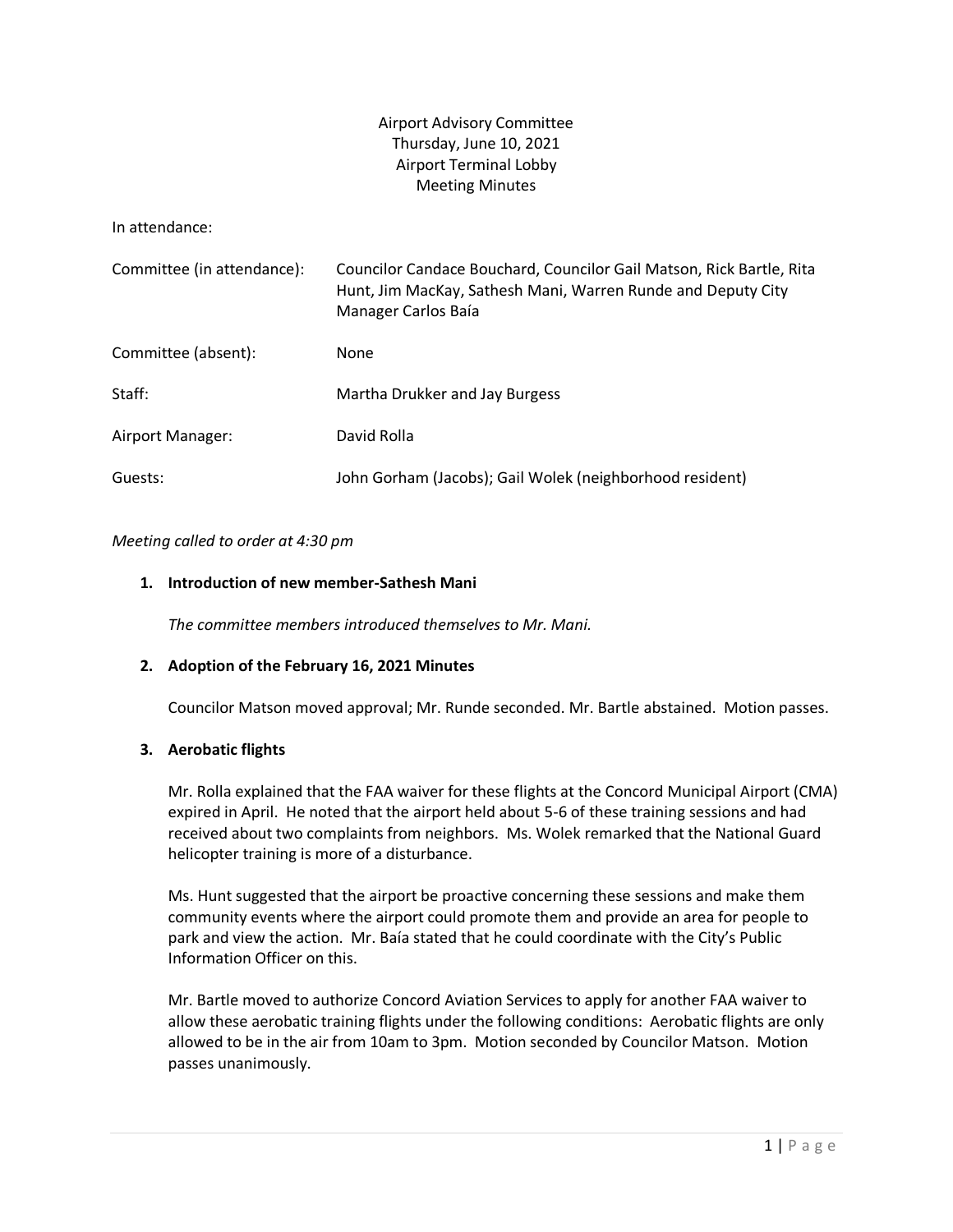## **4. Terminal Area Study-Final Report**

Mr. Baía stated that all of the committee members should have access to the study. Mr. Gorham noted that the FAA has not yet signed off on the proposed location of the new terminal but that approval is expected.

## **5. Statewide Pavement Content Index**

A drone that uses artificial intelligence to image and assign a condition value to airfield pavement will be deployed on Tuesday, June 15<sup>th</sup> at CMA. This is one of only four locations in the country using this technology.

## **6. CIP Update**

Ms. Drukker reported the following:

The 10-wheel dump truck is expected to be delivered to CMA in December. It will be 100% paid for with federal funds.

The outfall repair on the east side of the airport will be done in July and paid for from funds remaining in the existing taxiway project.

A new Stormwater Pollution Prevent Plan (SWPP) is due for the airport. NHDOT has indicated that it has some discretionary funds that CMA can use for this requirement.

The tanks at the fuel farm will be cleaned out this year. The fuel farm has also been experiencing some problems with its nozzles. It is expected that the City will use funds received from the federal government due to COVID for this improvement.

Mr. Bartle asked if the CMA has to comply with new NFPA overflow protection regulations. Ms. Drukker said it did not due to being a GA facility.

# **7. Concord Airport Virtual Interactive Website**

Ms. Drukker stated that the project has 16-17 videos collected to date including a 3D aerial of the airport. By July  $1<sup>st</sup>$ , the platform will have a demo ready with a September go-live date projected.

## **8. On-call Airport Consultant**

Ms. Drukker explained that the current 5-year contract with Jacobs is expiring and the City will be issuing an RFP in November, per NHDOT requirements, for these services. Interviews with firms are anticipated in early 2022.

## **9. Update from Airport Manager**

Mr. Rolla stated that the airport is up to 100 based planes. He also noted that, for the first time in a decade, he has expanded his flight training department.